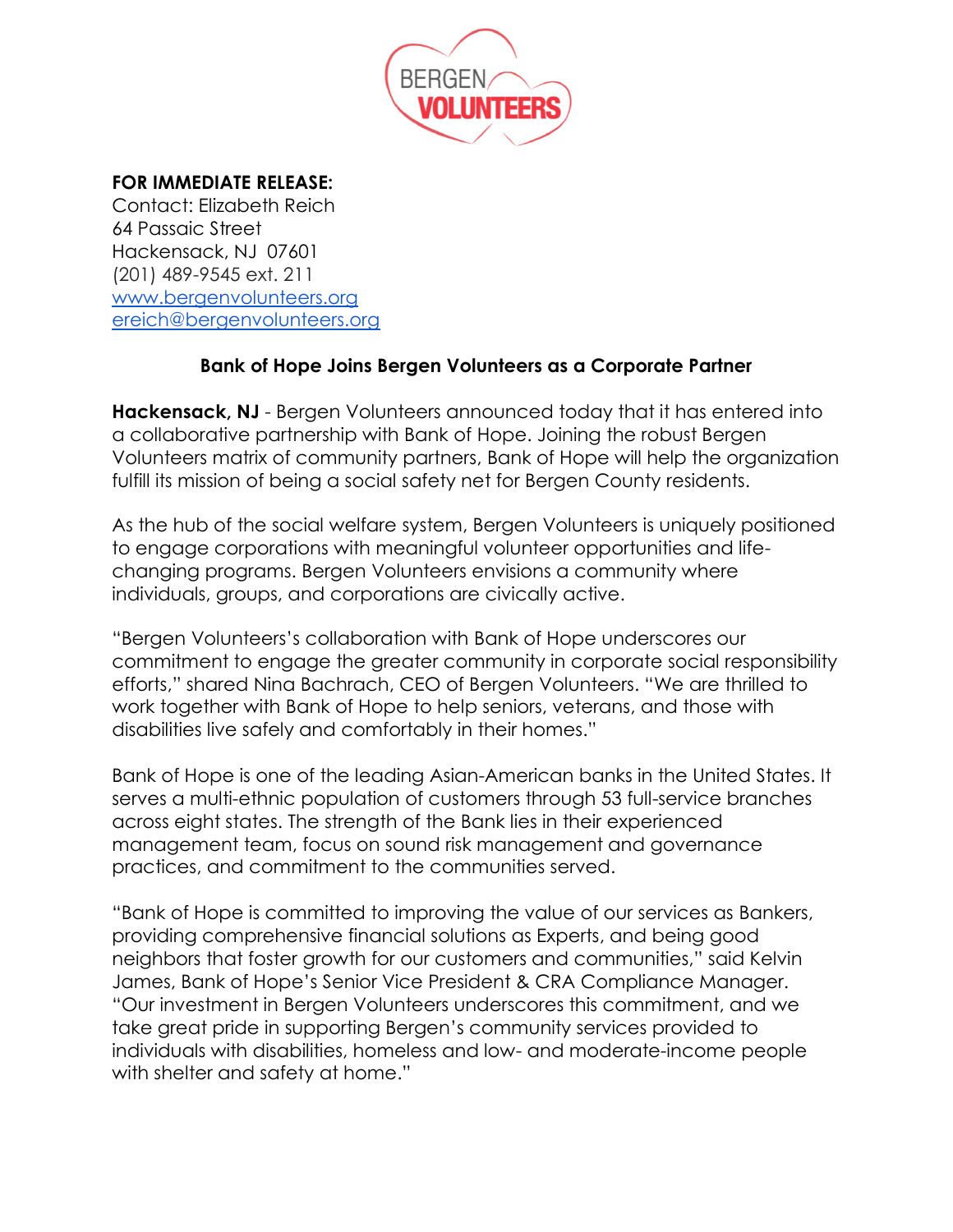

Bergen Volunteers utilizes important corporate partnerships as a means for collaboration to help expand the scope of services offered and to make a larger impact in the community.

"Our collaboration deepens the relationships between businesses and people in need. When a company like Bank of Hope makes an important social impact, we are filled with optimism for the future," Bachrach concluded.

If you are interested in partnering with Bergen Volunteers, reach out to Elizabeth at ereich@bergenvolunteers.org.